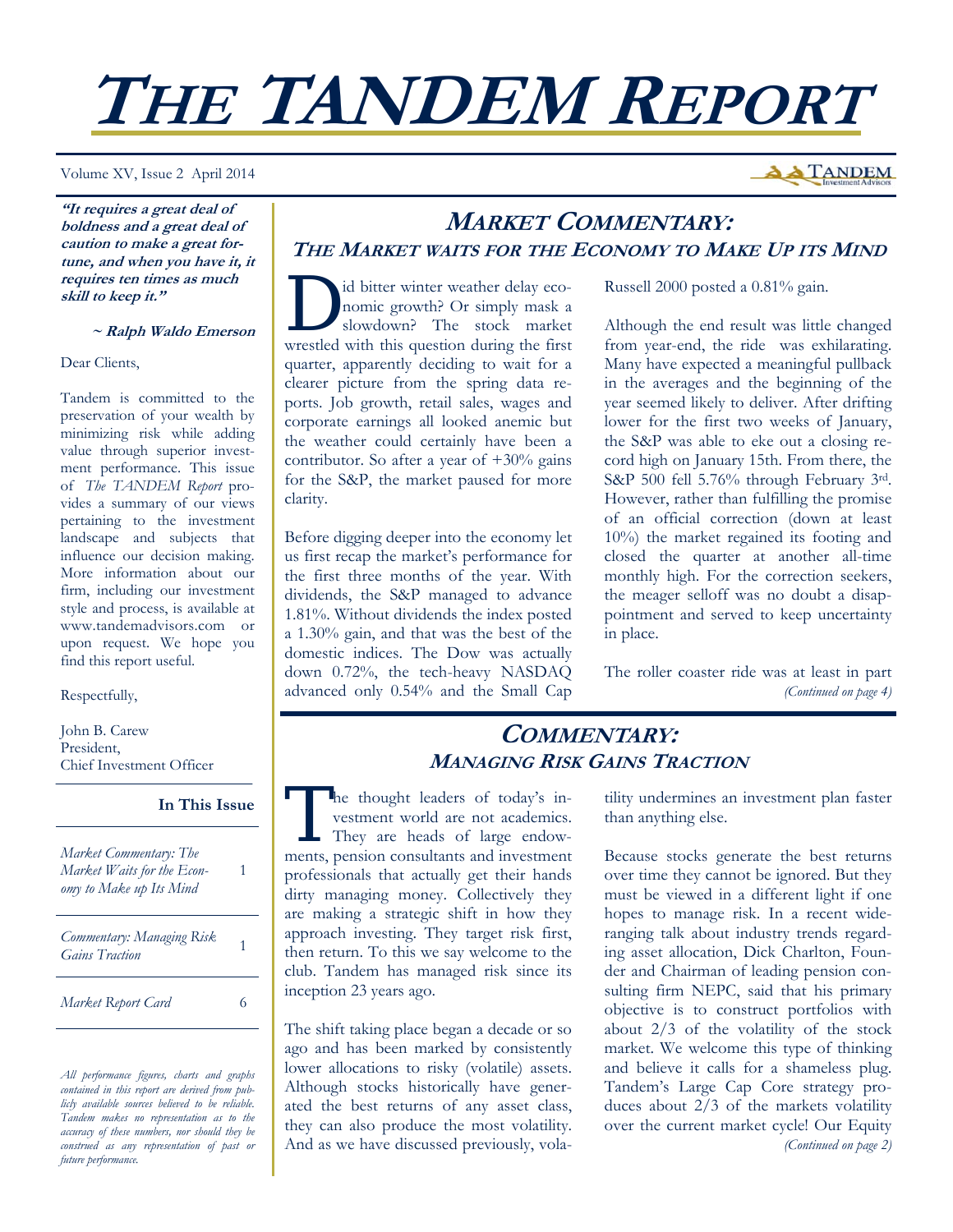# **COMMENTARY (CONTINUED)**

#### *(Continued from page 1)*

strategy is roughly 79% as volatile and our Mid Cap strategy is 75% as volatile over the last 3 years.

As it has yet to be the case that every endowment and pension fund simply turns to Tandem to manage risk and produce returns, they have devised other strategies. More sophisticated strategies perhaps, but certainly not as elegant! Kidding aside, big money utilizes more tools than the average investor has at her disposal. They have increasingly turned to hedging, currencies, private equity and fixed income derivatives that are challenging to understand.

If the average investor wants to be in the vanguard (and she should) when it comes to managing risk, how does she do it? Many investors today manage risk by simply not investing. We think this is an unfortunate and ultimately harmful strategy. Staying out of the market has cost many the opportunity to capture the stock market's significant gains over time. Staying away does not produce returns. Yet many still have clouded judgment as a result of the gut-wrenching pain of 2008.

Tandem has always believed in the importance of limited volatility to the average investor and we have written about it in these pages repeatedly. We will not address its significance here. Instead, we will turn our focus to identifying it.

We will begin with the information most investors have at hand - returns. We studied 383 Large Cap Core mutual funds followed by Morningstar and ranked them based on their 3-year performance. We then assigned numbers to each fund based on their 3-year performance ranking. The best performing fund was labeled 1 and the worst 383.

In the table on the right we present our findings. Of the 383 funds, we took the top decile (the 38 best performers) for three different time periods. The first column shows how the funds stack up in 3-year performance, ranked 1 - 38. The second column ranks all 383 funds for 5-year performance, again listing only the top 38. Notice the numbers aren't in order any more? Several funds that did not make the top 38 for 3-year performance now are among the best for 5 years. In fact, only 17 (45%) of the best 3-year funds made the list. It gets even worse for the 10-year performance. Only 12 funds (31.58%) of the top 3-year funds make the list. In fact, some that made the 5-year list didn't make the 10-year list and vice-versa. So if you had chosen a fund based on its 3-year performance, you had less than a 1/3 chance of having that fund continue to be a top-performer.

So if past performance is not predictive of future performance, what the heck is? In short, nothing. For every manager, some markets are better than others. Tandem per-

| Top Performers as Ranked | <b>3 YR</b>             | <b>5 YR</b>             | <b>10 YR</b>   |
|--------------------------|-------------------------|-------------------------|----------------|
| for 3 YR Performance     | $\mathbf{1}$            | $\overline{\mathbf{4}}$ | 274            |
|                          | $\overline{2}$          | 38                      | 230            |
|                          | $\overline{\mathbf{3}}$ | 187                     | 197            |
|                          | $\overline{\mathbf{4}}$ | 19                      | 27             |
|                          | 5                       | 25                      | 25             |
|                          | $\boldsymbol{6}$        | $\mathbf{3}$            | $\overline{2}$ |
|                          | $\overline{7}$          | 44                      | 53             |
|                          | 8                       | 5                       | 111            |
|                          | 9                       | 10                      | 140            |
|                          | 10                      | 6                       | 240            |
|                          | 11                      | 17                      | 44             |
|                          | 12                      | 7                       | 12             |
|                          | 13                      | $\mathbf{1}$            | 8              |
|                          | 14                      | 57                      | 296            |
|                          | 15                      | 166                     | 297            |
|                          | 16                      | 197                     | 36             |
|                          | 17                      | 278                     | 11             |
|                          | 18                      | 58                      | 6              |
|                          | 19                      | 93                      | 20             |
|                          | 20                      | 230                     | 261            |
|                          | 21                      | 191                     | 236            |
|                          | 22                      | 317                     | 10             |
|                          | 23                      | 12                      | 187            |
|                          | 24                      | 32                      | 253            |
|                          | 25                      | 71                      | 7              |
|                          | 26                      | 72                      | 86             |
|                          | 27                      | 184                     | 134            |
|                          | 28                      | 11                      | 165            |
|                          | 29                      | 13                      | 351            |
|                          | 30                      | 85                      | 178            |
|                          | 31                      | 103                     | 243            |
|                          | 32                      | 352                     | 368            |
|                          | 33                      | 148                     | 19             |
|                          | 34                      | 181                     | 166            |
|                          | 35                      | 301                     | 300            |
|                          | 36                      | 20                      | 76             |
|                          | 37                      | 40                      | 303            |
|                          | 38                      | $\boldsymbol{9}$        | 80             |
| # of Top 3 Yr Performers | 38                      | 17                      | 12             |
| % of Top 3 Yr Performers | 100%                    | 44.74%                  | 31.58%         |

*Source: www.morningstar.com Morningstar reports on over 1,361 mutual funds they categorize as Large Blend (which is Large Cap Core). Most funds report multiple share classes for different types of investors. Eliminating extra share classes using only one representative class for each fund, and further eliminating all funds without at least 3 year performance, we end up with 383 funds. All data comes from Morningstar and is for performance through 3/31/2013. Tandem makes no claim to the accuracy and makes no recommendations on any fund.* 

*(Continued on page 3)*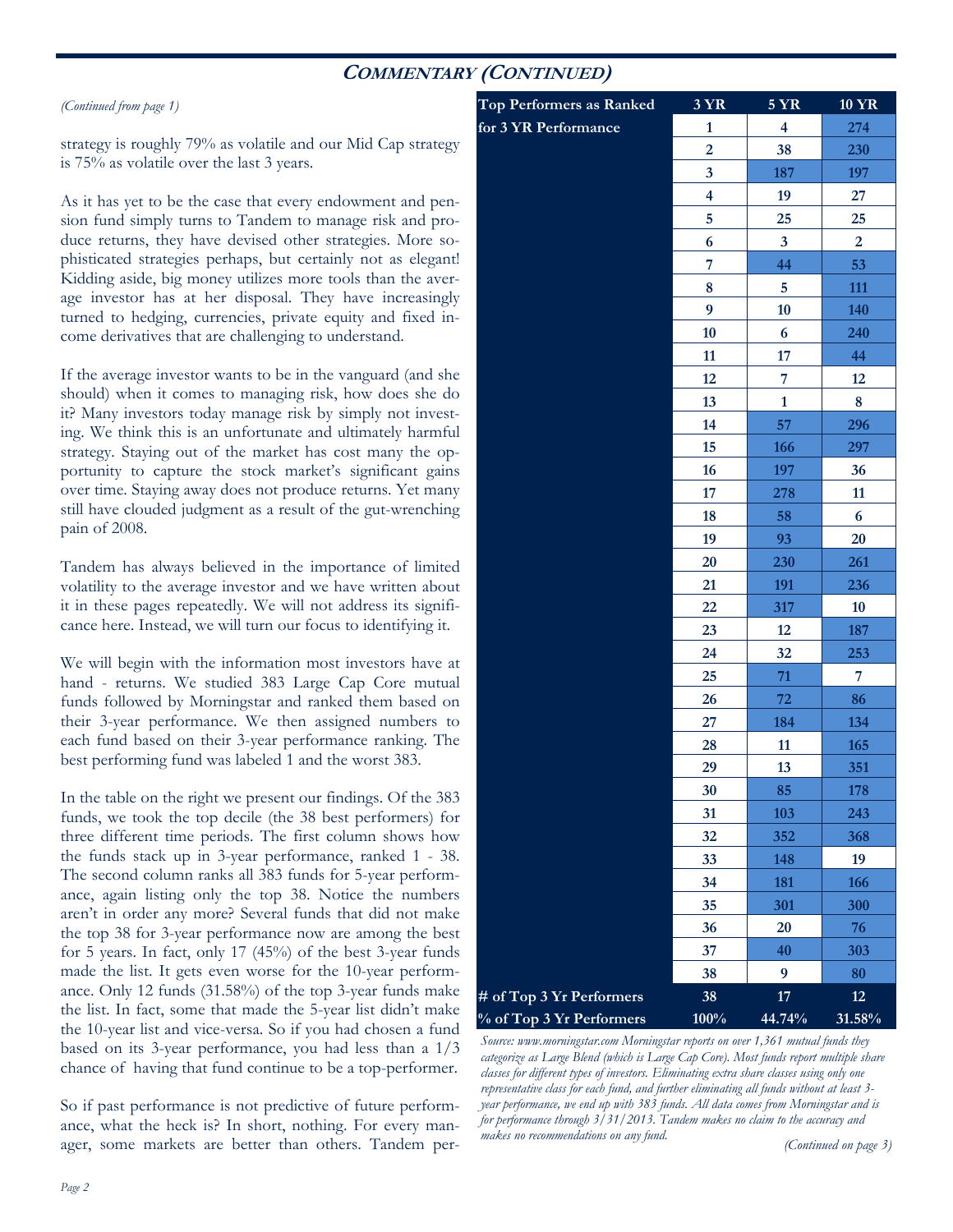# **COMMENTARY (CONTINUED)**

#### *(Continued from page 2)*

forms best in volatile markets and often trails in straight up markets. Warren Buffet performs best when value stocks are in favor over growth. And markets are constantly changing. How a manager performed last year provides little insight as to how the manager will perform next year if the market changes.

If performance is a poor guide, perhaps we should consider the likely investment experience otherwise. To do this we need to identify other characteristics of a manager rather than simply studying returns as of a given date. Particularly if we seek to manage our risk.

The first thing we believe investors should look to is Standard Deviation. While this is not a term most are familiar with, it is information that is readily available. Standard Deviation measures risk, or volatility. The lower the Standard Deviation, the less volatility the investment has experienced. It measures the volatility of returns over a period of time and is an essential tool in determining the type of experience an investment will present.

The table below examines 2 hypothetical investments with identical returns, but very different experiences. Although each produces a final return of 4.10%, Investment A delivers a very consistent return month-to-month. Investment B produces returns that are wildly up and down. We would

| <b>Hypothetical Returns and Standard Deviation</b> |                     |                     |  |  |
|----------------------------------------------------|---------------------|---------------------|--|--|
|                                                    | <b>Investment A</b> | <b>Investment B</b> |  |  |
| Month 1                                            | $1.00\%$            | 10.00%              |  |  |
| Month 2                                            | $1.00\%$            | $-8.00\%$           |  |  |
| Month 3                                            | $1.00\%$            | $10.00\%$           |  |  |
| Month 4                                            | $1.00\%$            | $-6.50\%$           |  |  |
| <b>Return</b>                                      | $4.10\%$            | $4.10\%$            |  |  |
| <b>Standard Deviation</b>                          | 0.00                | 17.28               |  |  |

prefer the steady returns over the volatile ones because if we need our money, we don't want to have to time our needs with the market. This is an extreme example meant to illustrate a point. The S&P has a Standard Deviation of 12.29 over the last 3 years. By way of context, Tandem's Standard Deviation for 3 years is 8.59 for Large Cap Core, 9.98 for Equity and 9.20 for Mid Cap. The average fund in Morningstar's universe had a Standard Deviation of 13.13

and the top decile had one of 12.85. So most funds are more volatile than the market. Ouch. But using this simple screen eliminates a lot of the noise and allows one to choose the best returns from among the least volatile managers.

Other useful measures that speak to risk-adjusted returns are alpha, beta and capture. Alpha represents the value added by the manager beyond what one would expect from the risk the manager takes on. An alpha less than 0 means the manager is actually detracting from returns. Alpha should generally be positive, and the higher the better. Tandem produces alpha of 5.44, 5.18 and 6.96 for its three styles over a 3 year period. The average for all 383 funds in the universe is -1.80 and the average for the top 38 is 1.84.

Beta measures the volatility of an investment relative to the market. A beta of 1 means the investment is as volatile as the market. Greater than 1 indicates more volatility and less than 1 indicates less volatility. Tandem's betas are 0.64, 0.77 and 0.62 for the last 3 years. The average for the 383 funds is 1.03 and for the top 38 is 1.00. So most funds are at least as volatile as the market by this measure.

Capture is the one statistic that is less readily available, which is unfortunate because it can tell us a lot. Simply put, capture measures the amount of a market's up move or down move an investment captures. The absolute number of each is less relevant than their relationship to one another. An investment with more downside capture than upside capture risks losing all its gains in a down market. The Upside capture should at least be 100% of the Downside capture, if not more. Tandem's capture ratios are 147.86%, 139.35% and 173.28% for the last 3 years. The average fund's capture ratio is 92.82% and the top 38 average is 112.71%

This is a lot of information to absorb. We provide it for a couple of reasons. First, we want to create a better understanding of what we do at Tandem. Second, we think it is important to convey that volatility is at least as important as performance. The brightest minds in the investment world place great emphasis on limiting volatility. If volatility scares you, it can cause you to limit volatility in the wrong way. Getting out of the market certainly limits volatility, but it likely limits returns as well. Less volatility makes it more likely that you stick around, and therefore participate more fully in the best returning asset class - stocks.

Past performance is no guarantee of future results. All investments carry risk. Indices are unmanaged and not available for direct investment. They are shown or *referred to for illustrative purposes only and do not represent the performance of any specific investment. All performance for Tandem is net of fees and represents performance at the Composite level for each style. Actual results may vary. For complete performance information and composite disclosures, please contact Tandem at (843) 720-3413, visit www.tandemadvisors.com or write to us at 145 King Street, Suite 227, Charleston. SC 29401. Tandem makes no claims to the accu*racy of any performance data above other than its own, and makes no recommendation regarding any investments. For suitability, please contact your financial *advisor or Tandem through the contact information above. This does not constitute a solicitation and is intended for informational purposes for Tandem's clients and prospective clients. Before making any investment decision please request more information and consult your financial advisor or Tandem.*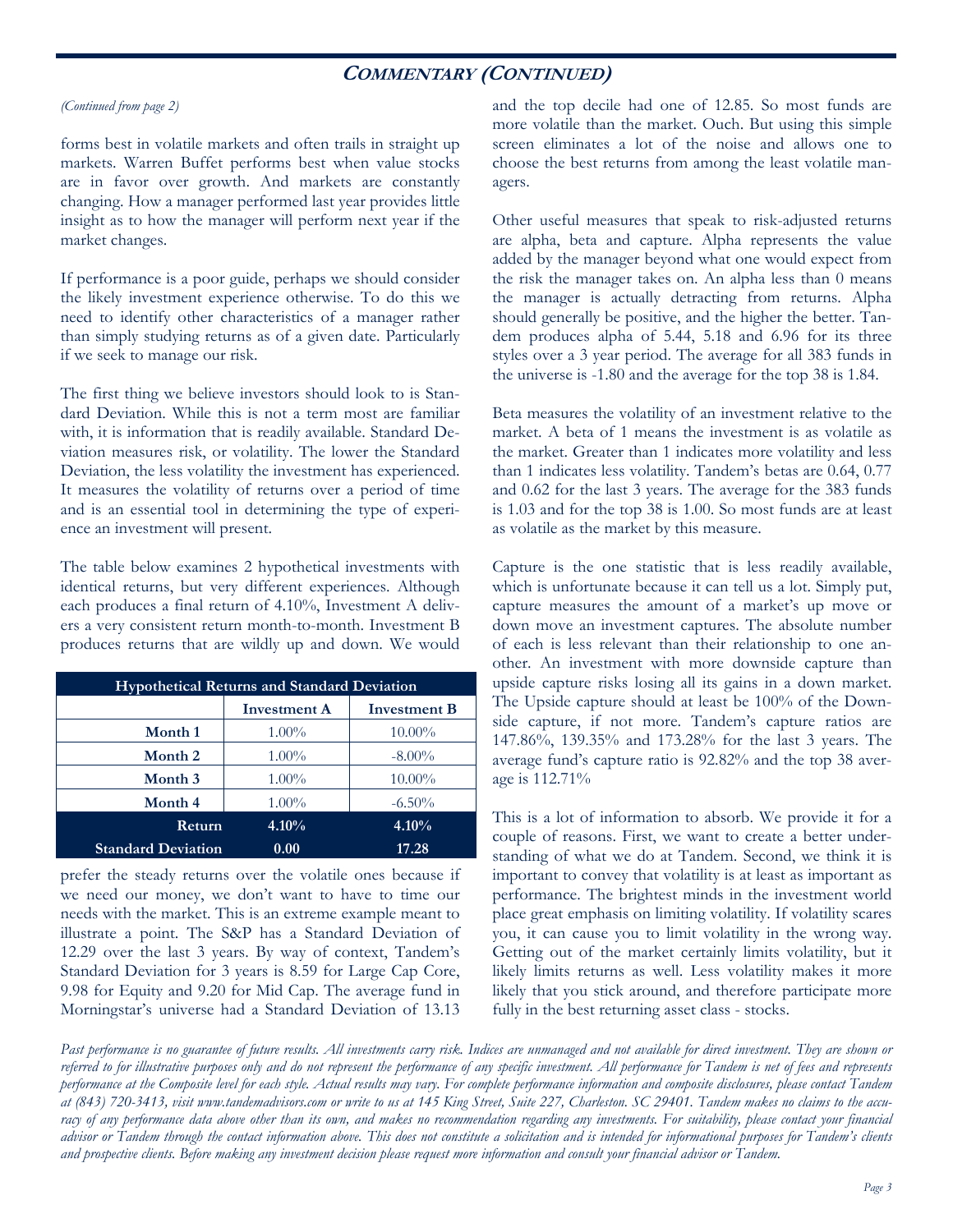## **MARKET COMMENTARY (CONTINUED)**

#### *(Continued from page 1)*

fueled by confusing economic data. One year ago, corporate profit growth was expected to be about 16% in 2014. Now the expected rate of growth is down to less than 12% and likely shrinking. For the 1st quarter of 2014, profits are likely to be lower than in the 4<sup>th</sup> quarter of 2013. As for GDP, expectations have contracted similarly. Although there are some that still predict robust growth fueled by expansion in the second half of the year, the population of optimists is approaching the endangered level. A consensus is mounting for slow economic growth matched by slow corporate earnings growth. This likely means slow stock market growth as well.

While the stock market historically has been a solid economic indicator in the long run, the bond market is an outstanding indicator in the short run. There are 3 tables below that illustrate the bond market's forecasting through the yield curve. For those unfamiliar with a yield curve, it simply shows interest rates for varying maturities at a fixed moment in time. Generally speaking, short term rates are lower than long term rates as one might expect. We will lend money for 30 days at a lower interest rate than we will lend for 30 years. There is more risk in lending for 30 years so we demand greater compensation. In these charts we use Treasury securities for the time periods indicated on the *x-*Axys.

First is Yield Curve Comparison #1 for December 31, 2012 and December 31, 2013. Interest rates were much lower in 2012 and increased throughout 2013. Typically interest rates rise (in spite of the Federal Reserve's best efforts) when economic growth is expected. The rise in rates in 2013 corresponded with the rise in the stock market. Expectation of economic growth fueled these increases.

However, as we have entered 2014, expectations have been tempered. Whether the cause is a harsh winter or something else, the bond market is predicting slower growth today than it was three months ago. Yield Curve Comparison #2 is not nearly as dramatic as #1, yet rates are lower today than at the beginning of the year.

While the yield curve has shifted lower, this does not indicate anything other than a recognition of lowered growth expectations. The expectation is still clearly for growth, not recession. The 3rd chart at the bottom of the page is a hypothetical yield curve predicting recession. The yield curve inverts when investors shun other investment options in







favor of the safe haven bonds provide. They crowd into the long end of the bond market, driving longer-term rates lower. The short end of the curve is influenced by the Federal Reserve and when an inverted curve occurs, the market has gotten ahead of the Fed. Lower rates are higher than longer rates because the Fed has not acted to lower rates as fast as the market. Yield Curve #2 indicates that we remain a long way from an inverted yield curve as the Fed continues to hold short term rates near zero to boost growth.

We have long believed that the direction of the unemployment rate is an excellent predictor of the stock market's direction. Indeed, as unemployment has fallen since the *(Continued on page 5)*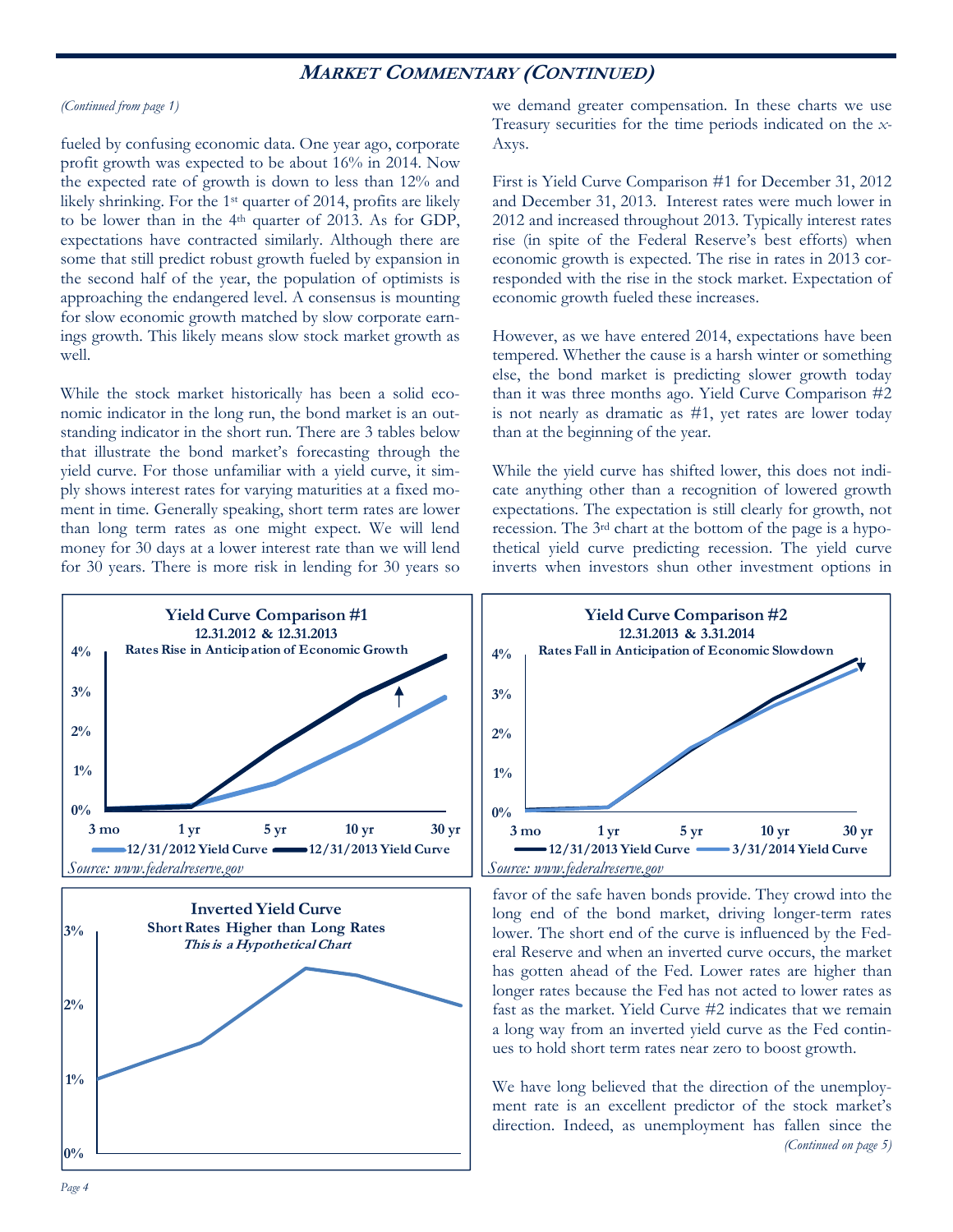## **MARKET COMMENTARY (CONTINUED)**

#### *(Continued from page 4)*

recovery began, the stock market has risen dramatically. Today's unemployment picture is a bit more muddled than usual and this no doubt causes uncertainty for the stock market. While the reported rate of unemployment continues to decline, the reliability of the reported rate has come into question. The percentage of the population that is employed is significantly lower than it once was. Has the deHowever, earnings growth and stock prices remain strongly correlated. The chart below shows the S&P's price history since the end of 2009. Placed alongside is S&P earnings for the 12 months to follow. In short, the price for 12/31/2009 corresponds to 12 months of earnings ended 12/31/2010 and the price for 3/31/2014 corresponds to 12 months of earnings ended 3/31/2015. Although price is more volatile, it historically returns to a similar rate of growth as earnings.

cline in participation resulted from baby boomers retiring and leaving the job market? Or is it because so many have given up seeking employment but would gladly reenter the work force if the opportunity arose? We suspect it is both and that it will take time to sort out a clearer picture. So unemployment is not now the indicator that it once was.



In the early days of recovery, price lagged as investors were skeptical of the economy's strength. As time passed, prices began to trade more in line with earnings. At least until 2013.

In 2013, price gains reflected future earnings growth that is now being questioned. As earnings lag behind, stock prices seem to have

Similarly, GDP is not as predictive as it once was. Government spending contributes to GDP and it has declined from very inflated levels as we have emerged from the Great Recession. While there have been certain increases in expenditure, they are in areas that do not contribute to economic growth. Personal consumption is the biggest component of GDP. Unfortunately, we seem to know less about the average consumer today than we once did. The wealthy have been holding up their end of the bargain but the lower end struggles. And the wealthy consumer may be inclined to scale back consumption as a result of new taxes that took effect in 2013 and were largely realized on April 15<sup>th</sup>.

The murkiness of data leaves us with corporate profits as our most reliable predictor. The problem we are experiencing with earnings expectations is that they have become more volatile than normal. In 2009 and 2010 as we emerged from recession, expectations were lower and companies easily exceeded projections. As the recovery has matured and slowed, expectations have become more challenging to beat and earnings projections have been steadily lowered. The chart to the right illustrates the decline in earnings expectations just for calendar year 2014 in the past 13 months. They have declined nearly 4% and it is reasonable to expect them to be lowered again if economic activity doesn't pick up now that the snow has melted.

paused to allow earnings to catch up. Some believe prices must fall to reflect the new reality. And they may. Or they may just continue to meander until a clearer picture emerges. We expect the market to be more volatile than in 2013 but think we are more likely in a range below last year's high than due for any sharp pullback.

It is important to note that you, our client, do not own *the stock market*. You own individual companies that will behave in ways unique to them. If our companies grow earnings (as they have) through this environment, their share prices will ultimately reflect earnings growth. Although we constantly refer to the stock market, it is really just a market of stocks. Lots of stocks. And we think we own some good ones.